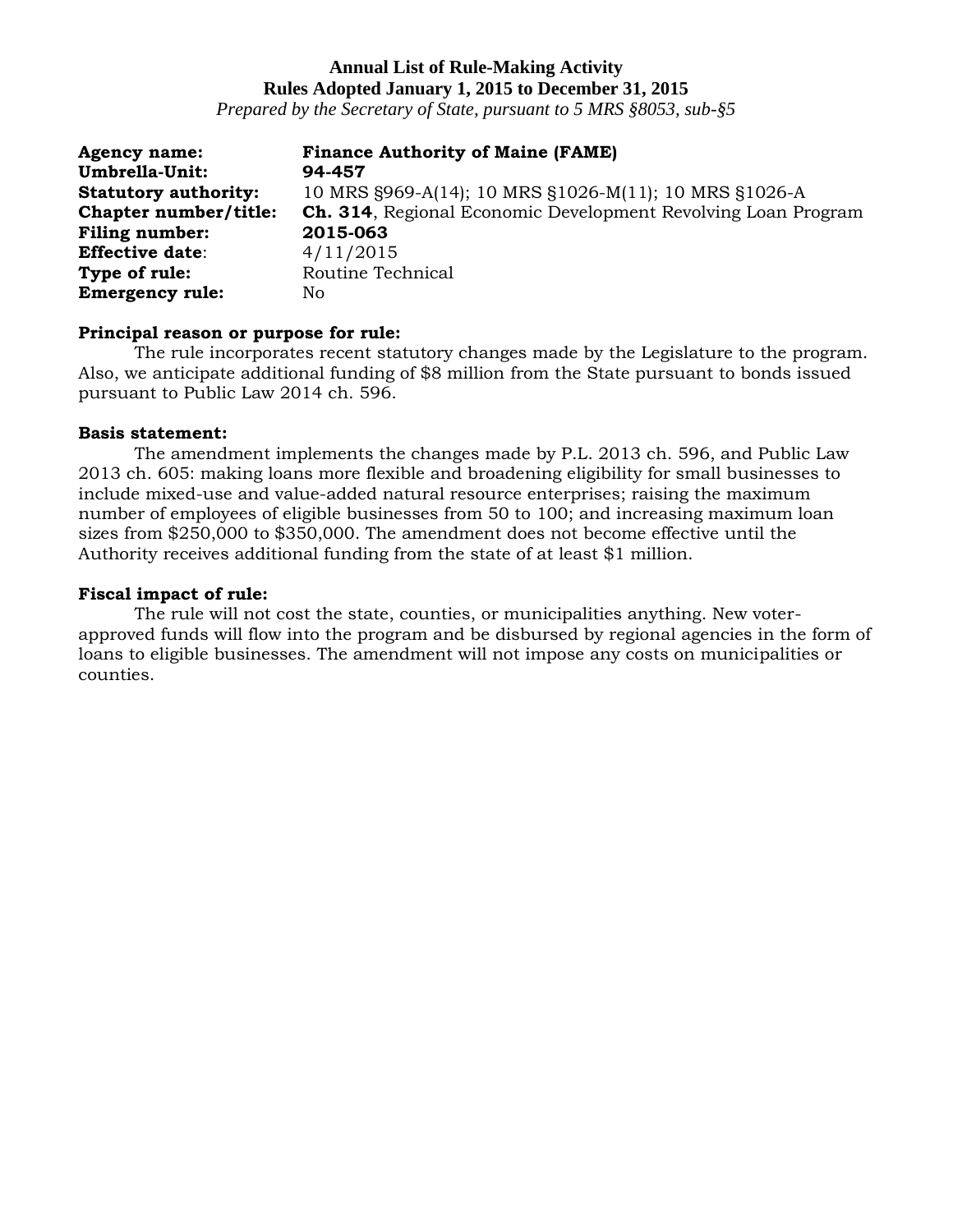*Prepared by the Secretary of State, pursuant to 5 MRS §8053, sub-§5*

| <b>Agency name:</b>         | <b>Finance Authority of Maine (FAME)</b>              |
|-----------------------------|-------------------------------------------------------|
| <b>Umbrella-Unit:</b>       | 94-457                                                |
| <b>Statutory authority:</b> | 10 MRS §1100-ZZ; 16 MRS §5219-GG                      |
| Chapter number/title:       | Ch. 325, Maine New Markets Capital Investment Program |
| <b>Filing number:</b>       | 2015-165                                              |
| <b>Effective date:</b>      | 9/1/2015                                              |
| Type of rule:               | Routine Technical                                     |
| <b>Emergency rule:</b>      | Yes                                                   |

### **Principal reason or purpose for rule:**

The rule amendment is necessary to protect the program from unintended use. In the course of administering the program, certain kinds of transactions have been eligible for tax credits under the existing rule that do not provide the level of direct public benefit that the Authority believes the program was intended to require, as stated in the legislative findings and intent found in 10 MRS §1100-Z(1). The amendment addresses this issue by further defining a qualified low-income community investment, adding a restriction that such an investment does not include a transaction where more than a *de minimus* amount (5%) is used to refinance expenses already made, to make equity distributions, to acquire existing businesses, or to pay transaction fees.

#### **Basis statement:**

The rule amendment is necessary to protect the program from unintended use. In the course of administering the program. certain kinds of transactions have been eligible for tax credits under the existing rule that do not provide the level of direct public benefit that the Authority believes the program was intended to require. as stated in the legislative findings and intent found in 10 MRS §1100-Z(1). The amendment addresses this issue by further defining a qualified low-income community investment adding a restriction that such an investment does not include a transaction where more than a *de minimus* amount (5%) is used to refinance expenses already made. to make equity distributions. to acquire existing businesses. or to pay transaction fees. Similar changes were proposed in recent legislation, L.D. 297, in the First Session of the 127th Legislature. While there appeared to be extremely broad support in the Legislature for the elimination of so-called "one-day loans" and other transactions with potentially similar deficiencies in direct public benefit, differences over other provisions in L.D. 297 resulted in the bill not being enacted. Without the changes made by this rule amendment, the program remains subject to unintended use if applications for tax credits are filed for transactions that utilize these mechanisms without the intended direct public benefit.

The rule was adopted on an emergency basis on August 20. 2015. The Authority found that emergency adoption of the rule was warranted since there is a real threat that new applications could be filed under the existing rule prior to the completion of the nonemergency rule-making process that would utilize the balance of tax credits under the program, thereby making the amendment futile. The Authority finds that the imminent threat of loss of significant state tax credits to transactions that do not provide sufficient levels of direct public benefit represents an immediate threat to the public's general welfare and adoption of the rule amendment on an emergency basis necessary to avoid such threat.

The rule amendment is intended to have retroactive effect to be applicable to any Certification Application that has not been-approved at the time of the effective date of the amendment.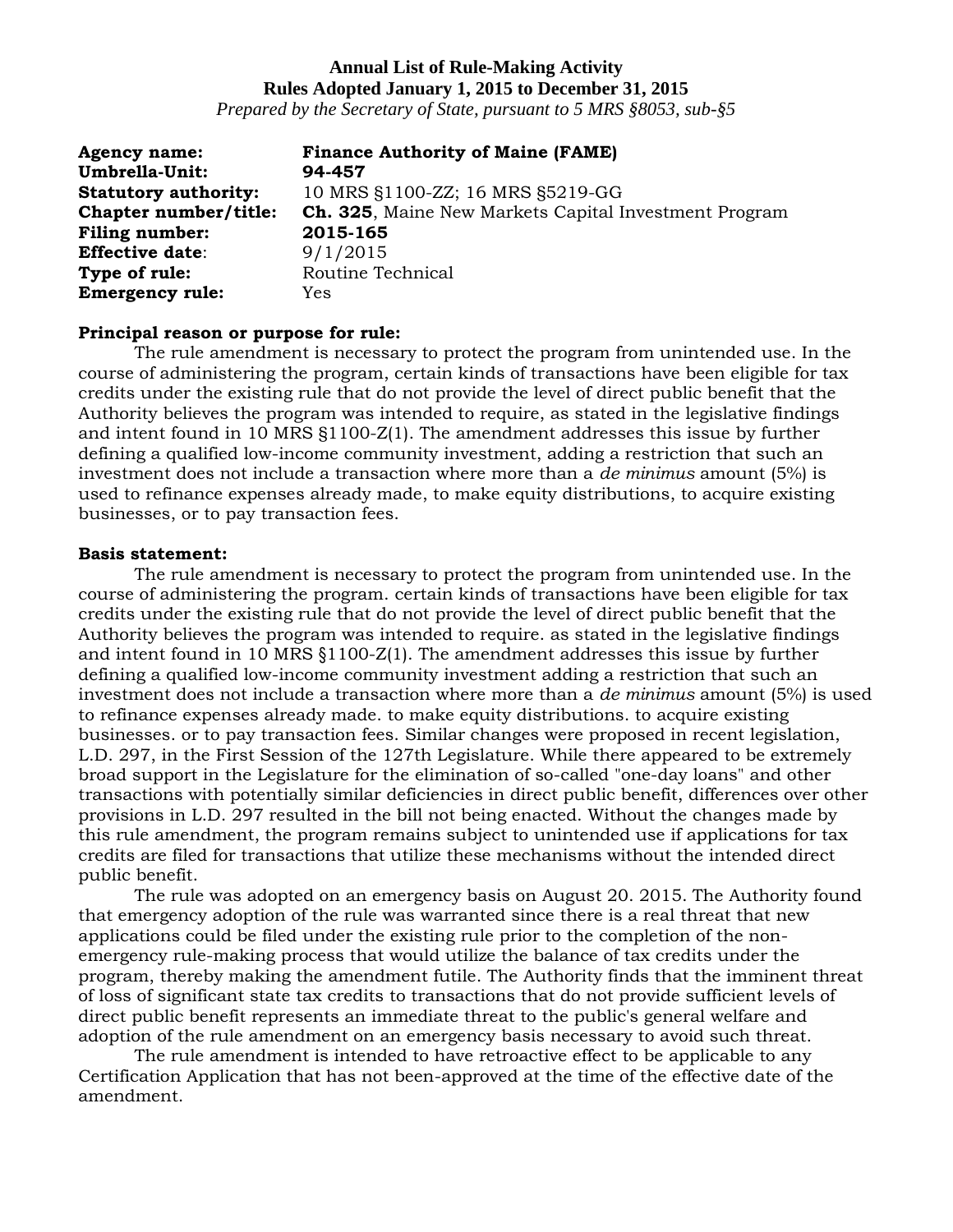*Prepared by the Secretary of State, pursuant to 5 MRS §8053, sub-§5*

### **Fiscal impact of rule:**

A. The cost of this rule amendment to the agency will be covered by fees charged.

B. It is expected that no one will be adversely affected by the amendments other than parties who would use the program in an unintended manner.

C. The rule is not expected to have any material effect on competition or the employment market.

D. The above statements were made based on the Authority's administration of the program.

The amendment will not impose any costs on municipalities or counties.